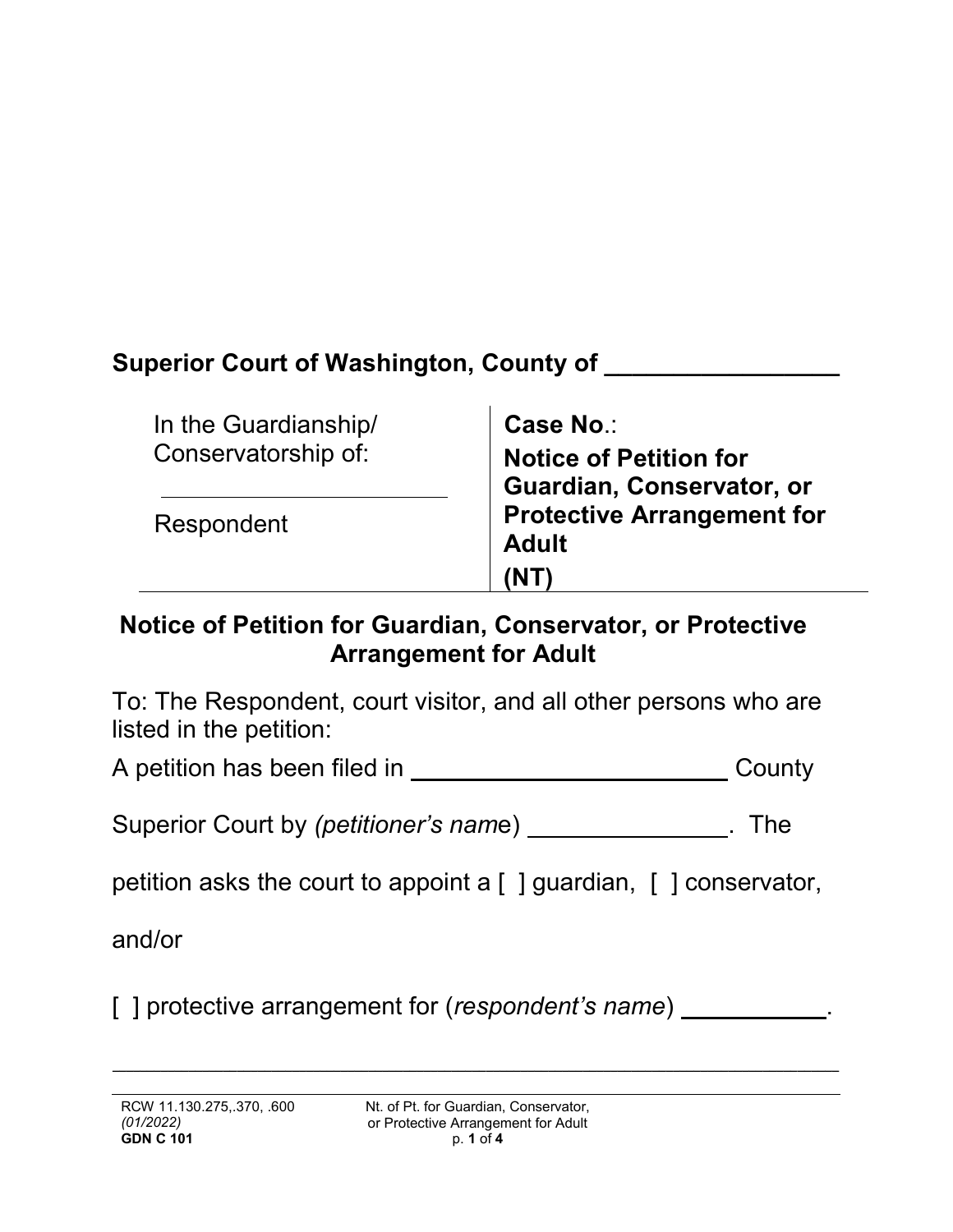### **IMPORTANT NOTICE TO THE RESPONDENT – READ CAREFULLY**

**\_\_\_\_\_\_\_\_\_\_\_\_\_\_\_\_\_\_\_\_\_\_\_\_\_\_\_\_\_\_\_\_\_\_\_\_\_\_\_\_\_\_\_\_\_\_\_\_\_\_\_\_\_\_\_\_\_\_\_\_\_\_\_\_\_\_\_\_\_\_\_\_\_\_\_\_\_\_\_\_\_\_\_\_**

# **YOU AS THE RESPONDENT COULD LOSE ONE OR MORE**

# **OF THE FOLLOWING RIGHTS:**

- to marry, divorce, or enter into or end a state registered domestic partnership;
- to vote or hold an elected office;
- to make or revoke a will;
- to make financial decisions about your own money;
- to enter into a contract;
- to appoint someone to act on your behalf;
- to sue and/or be sued, other than through a guardian;
- to possess a license to drive;
- to buy, sell, own, mortgage, or lease property;
- to consent to or refuse medical treatment:
- to decide who shall provide your care and assistance;
- to make decisions regarding social aspects of your life.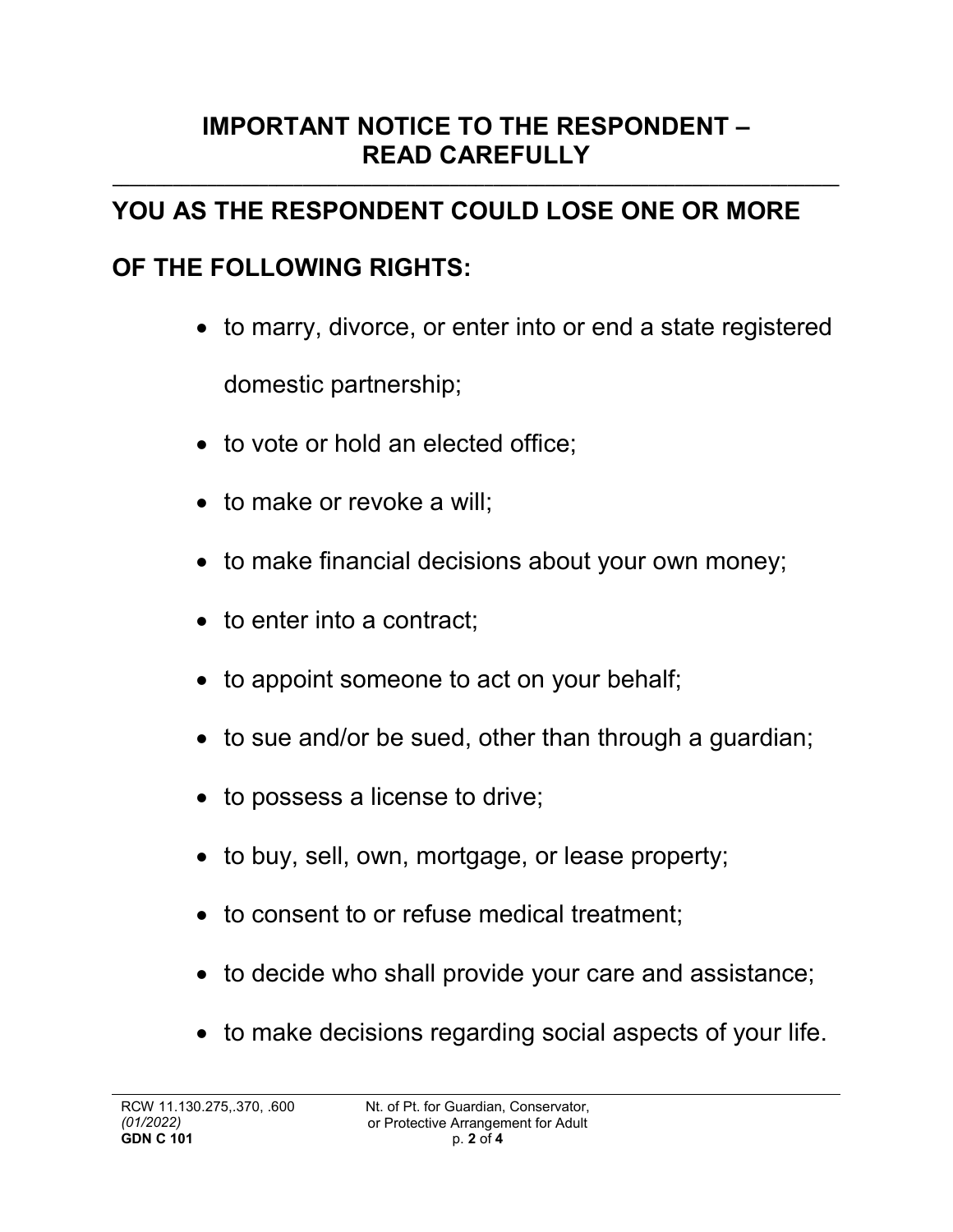# **YOU HAVE THE FOLLOWING RIGHTS UNDER THE LAW:**

- 1. You have the right to have a lawyer you choose at any stage of the proceedings. The court will appoint a lawyer at public expense you if you cannot afford one or if paying a lawyer would result in a significant hardship to you.
- 2. You have the right to demand a jury trial on the:
	- issue of whether the basis exists for appointment of a guardian or conservator; and
	- rights to be retained or restricted if a guardian or conservator is appointed.
- 3. You have the right to be present in court and testify when the hearing is held to decide whether or not you need a guardian or conservator. If a court visitor is appointed, you have the right to request the court to replace that person.
- 4. You have the right to ask the court to establish a protective arrangement instead of a guardianship or conservatorship.